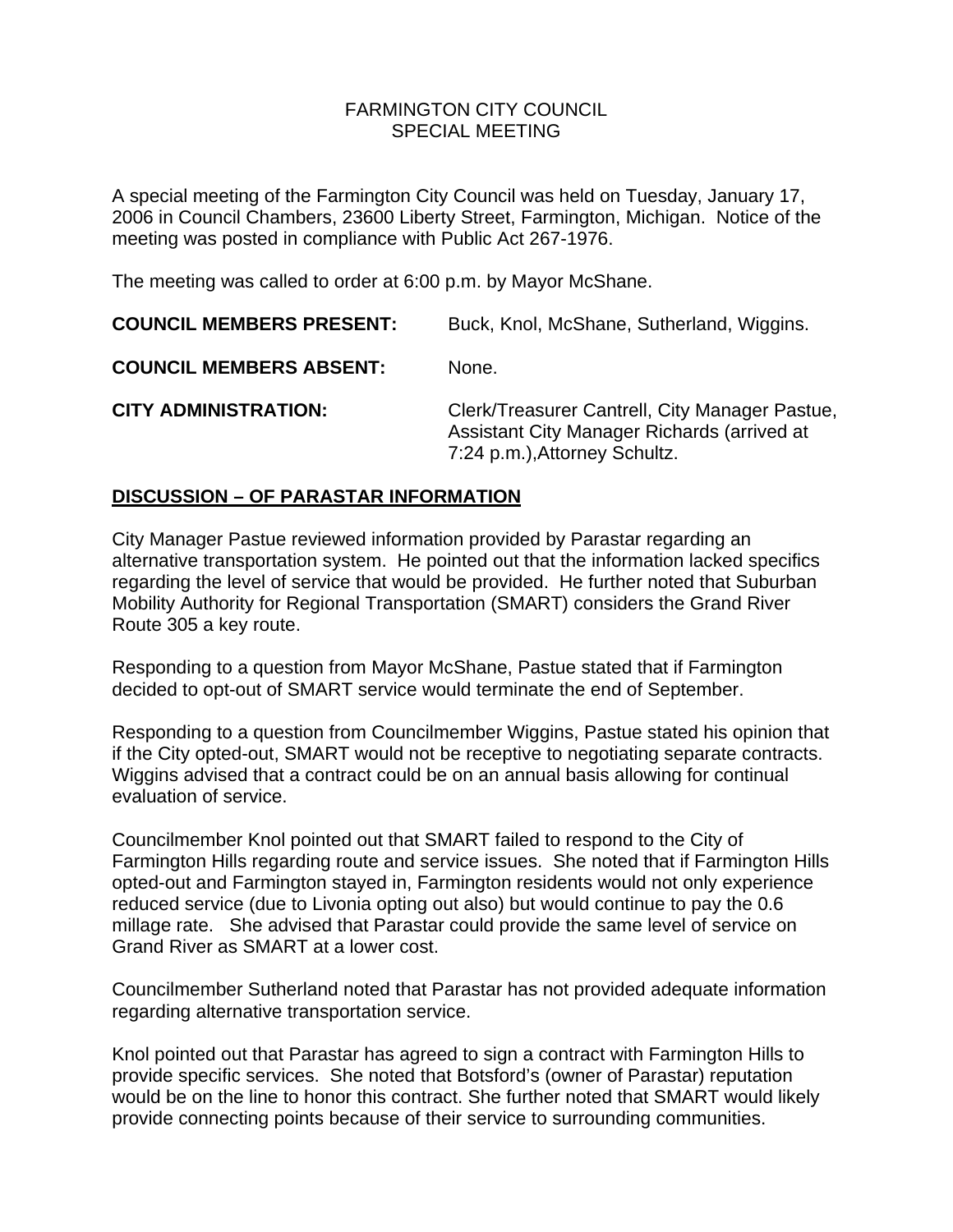Councilmember Buck expressed concern about the time pressure and insufficient information available to make a carefully planned decision. He emphasized the importance of public transportation and the need for additional service. He noted the limited service in Farmington and asked about taxi service as an alternative approach.

Pastue noted the difficulty of making a determination without knowing the decision of Farmington Hills. He stated that if Farmington decided to opt out there is no guarantee that a viable option would be available.

Pastue confirmed that a decision must be made by January 31, 2006.

Mayor McShane noted some of the results of a recent meeting concerning opting-out of Smart:

- No competitive bidding process has taken place.
- SMART indicated that if Farmington stayed in the program, they would keep the 305 route and the City could use community credits to provide local service; consideration would be given to extending a route to Twelve Oaks Mall; and SMART was open to the incorporation of a teen advisory council to enhance current services or provide new service.
- Community partnership grants were discussed as a means to add service.
- The City could opt-out and provide a system of taxi service, however, that would require significant recordkeeping and present licensing issues.

Pastue confirmed that the City does not have a contract with SMART, but rather the service is provided through Oakland County Transit. He further confirmed that the next opportunity to opt-out would be in four years.

Wiggins asked regarding cost sharing arrangements given the importance of the 305 Route on Grand River, if Farmington Hills opts-out.

Pastue indicated that if Farmington stays in the program and other surrounding communities opt-out, SMART has proposed that those communities should provide some form of reimbursement because of the importance of the 305 Route to them.

Knol questioned why other communities would provide reimbursement to Farmington to continue SMART services on Grand River if alternative transportation would provide the same service.

Pastue agreed that there is no "hammer" to encourage surrounding communities to participate in a reimbursement plan.

Responding to a question, Pastue indicated that the City has no commitments in writing from SMART. He noted that Parastar recognizes the benefit of keeping the SMART 305 Route.

Mayor McShane noted the difficulty in making a decision without sufficient information.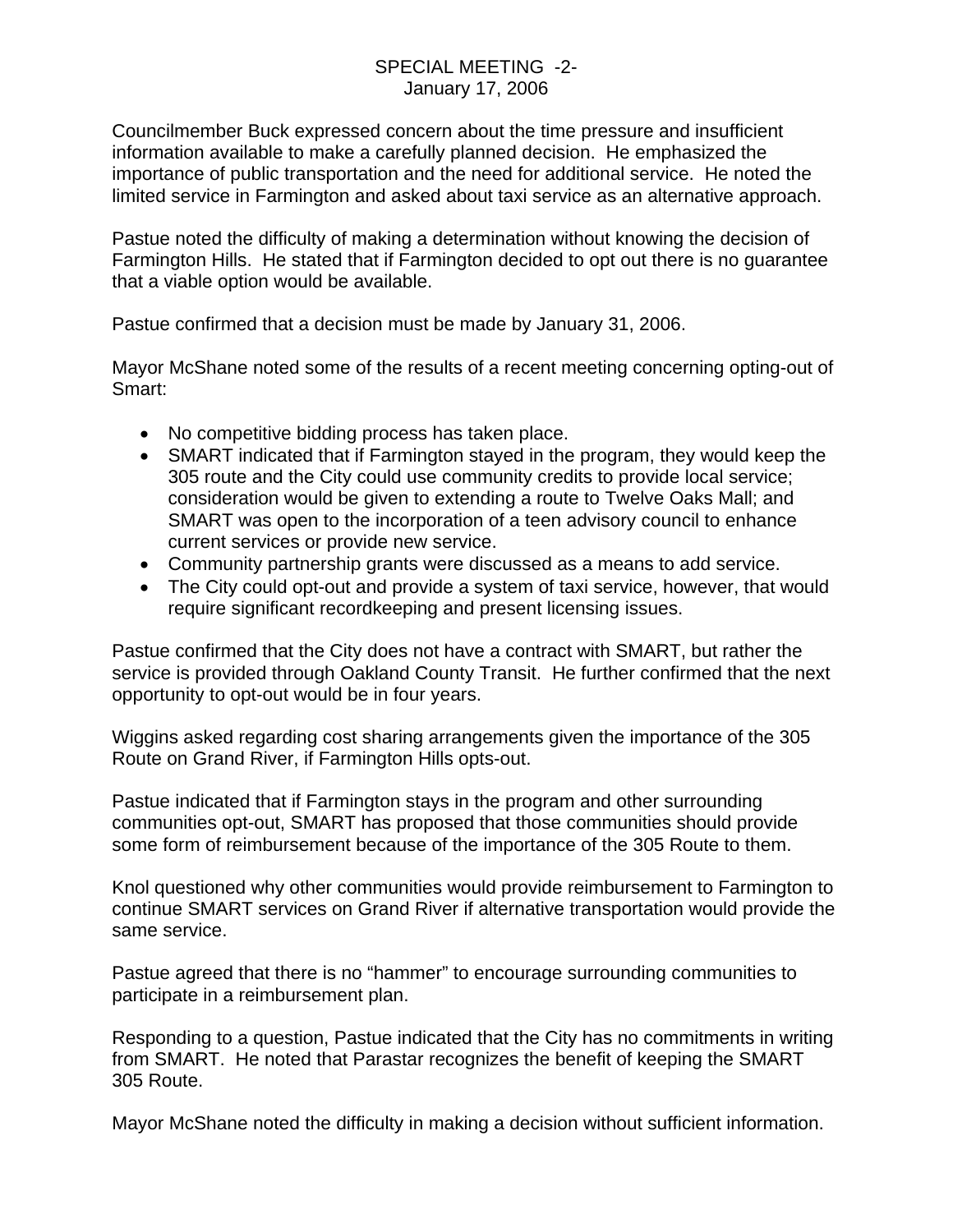Pastue asked Attorney Schultz if the City is precluded from contracting with Oakland County Public Transportation Authority (OCPTA). Schultz advised that there are no apparent statutes that would preclude OCPTA from entering into a contract, however, he questioned whether they would have any incentive to do so.

Mayor McShane noted that options to SMART are available and requested that SMART be asked to provide more information including commitments in writing and she further requested a proposal be obtained from Parastar.

Sutherland advised that if the City decides to opt out of SMART, a "Plan B" should be in place to ensure there is no gap in transportation service including to the Senior Center.

Pastue responded that "Dial-A-Ride" services to seniors would continue through the use of the community municipal credits. He confirmed that even if Farmington Hills opts-out of SMART the credits would continue.

Buck questioned whether Farmington residents were being well served by SMART. Pastue responded that due to low ridership levels the City is not served as well in comparison to other communities.

Buck noted that Parastar's proposal would include free ridership to Farmington/Farmington Hills residents.

## PUBLIC COMMENTS

Earl Opperthauser, Farmington Hills resident, referenced his handout to Council regarding his concerns about SMART transportation. He discussed the inability of SMART to provide adequate service to the community over the last ten years. He noted the number of empty buses running through Farmington Hills and discussed his efforts to encourage communities to opt-out of SMART.

Ed McArdle, representing the Sierra Club, referring to his handout to Council, discussed the devaluation of the regional transportation system if communities start to opt-out. He noted that a mass transit system has a positive impact on businesses and property values. He requested that Council keep the transit system "regional."

Denise Albrecht, Farmington Hills resident, stated that based on her discussions with local teenagers, they are not interested in riding buses because they want the flexibility of their own transportation. She noted the savings and flexibility of contracting with Parastar and pointed out SMART's low ridership. She advised that SMART is committed to providing service until December  $1<sup>st</sup>$  which would allow enough time to arrange for an alternate transportation system.

Pastue asked if Council wanted to meet to consider opting-out even if Farmington Hills decides to remain with SMART at their January 23<sup>rd</sup> meeting.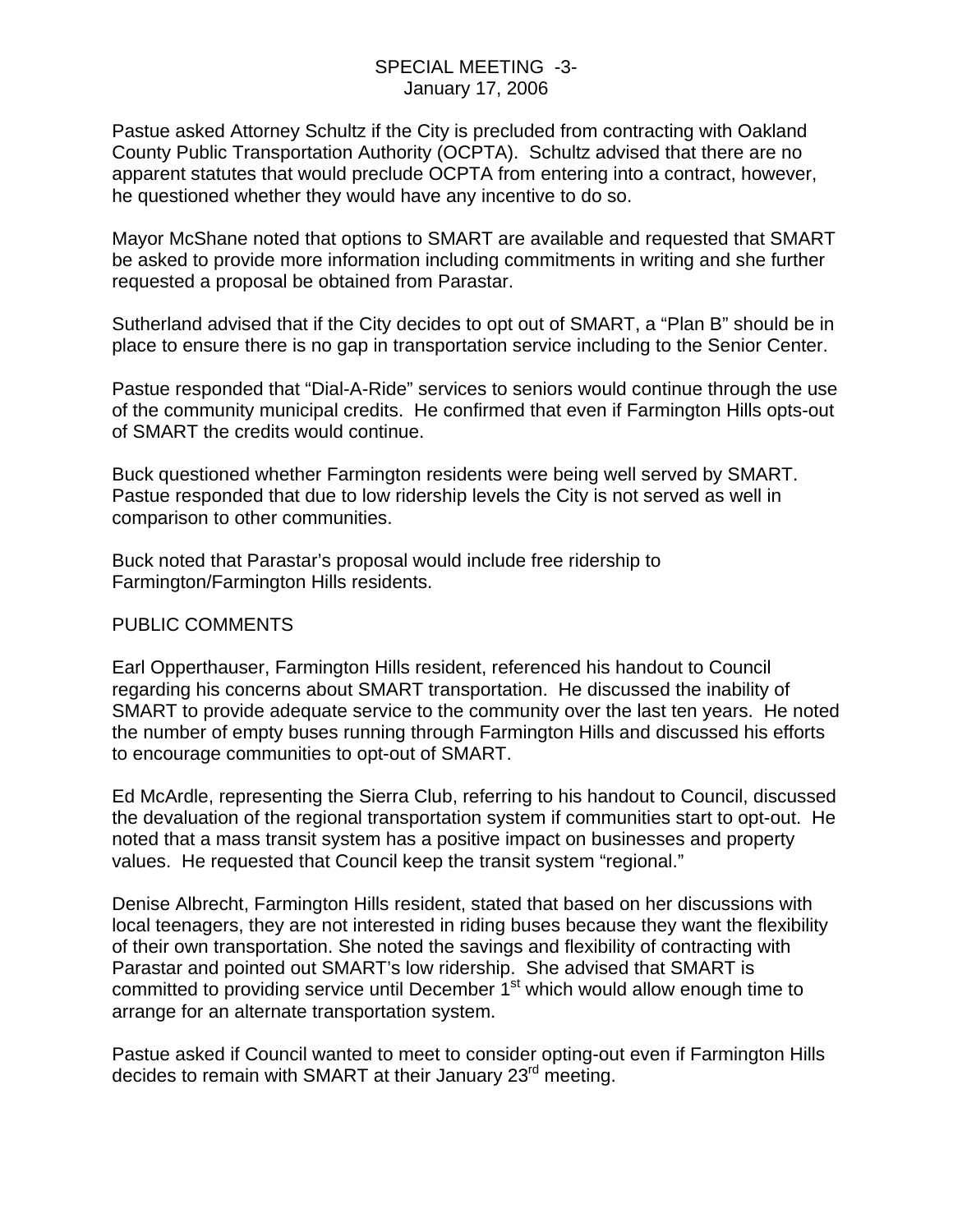### SPECIAL MEETING -4- January 17, 2006

Discussion followed regarding the City's position if Farmington Hills remained with SMART and whether Parastar would continue providing service to Farmington. Pastue noted that Parastar's proposal was based on service to Farmington Hills.

Wiggins and Knol concurred that Council would not need to meet if the Farmington Hills Council decided to stay with SMART.

Mayor McShane requested that City Manager Pastue obtain a proposal from Parastar and schedule a special meeting if necessary.

# **DISCUSSION – 2006 PROPOSED FOUNDERS FESTIVAL CHANGES IN SHIAWASSEE PARK**

City Manager Pastue discussed proposed changes to the 2006 Founders Festival in Shiawassee. He stated that Farmington Hills is considering a carnival in Shiawassee Park as a way to supplement "Kids Day in the Park." He stated the carnival would operate on Friday, Saturday and Sunday during the festival and would be located at the west end of the Park. He advised that concerns would include security, waste disposal and parking. He stated that Farmington Hills is open to the idea of providing officers to ensure adequate security. He further stated that part of the proceeds would cover waste disposal costs.

Pastue stated that the carnival would provide the opportunity to eliminate the inflatibles and small rides that have been located on Grove Street during the Festival.

Pastue confirmed that all kid and teen activities would be located in the park. He further confirmed that the crafters would be moved and that the Farmers' market would be added back to the festival.

Responding to a question from Wiggins, Pastue stated that the City will seek volunteers to assist in cleaning the park. Wiggins expressed concern regarding public safety issues relative to a carnival.

Discussion followed regarding street closings, parking, shuttle services, etc.

Sutherland expressed support for the carnival but noted that the Farmington Area Founders Festival (FAFF) should benefit from the proceeds. She pointed out that a variety of events reap benefits during the festival without FAFF receiving any revenue from them.

Buck also expressed support for the carnival, but questioned whether relocating events for children and teens to the park would be a loss for the downtown activities.

Responding to a question from Mayor McShane, Pastue stated that a decision should be made by the end of January.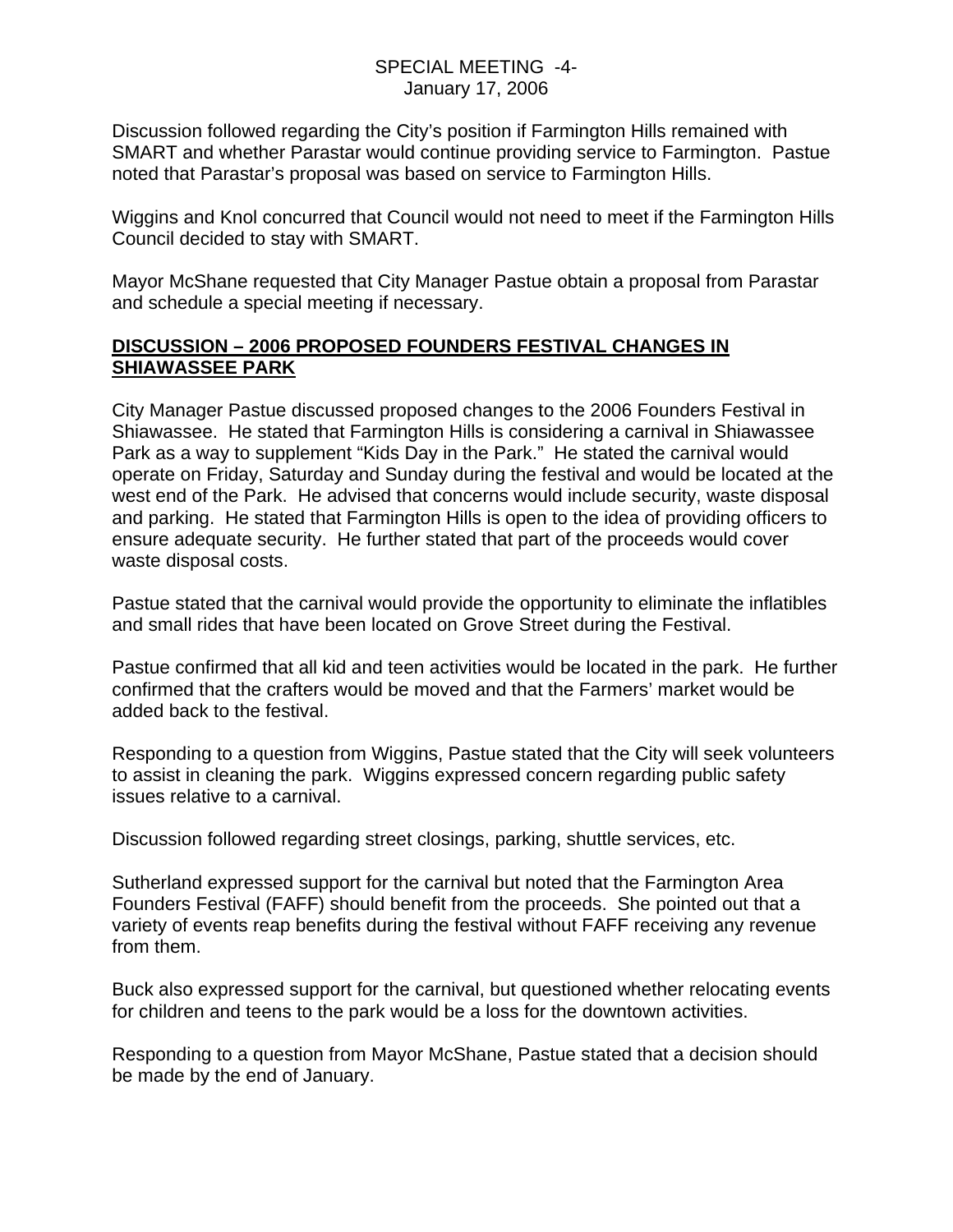Mayor McShane expressed a few concerns regarding the proposed carnival including: the impact on the surrounding neighborhoods, parking, the festival becoming too large, and the possible negative effect on business in the Downtown.

Knol expressed support for the carnival, but noted that she would also like to see a movie shown in the park, similar to last year. She stated the change would increase space for crafters in downtown and promote greater use of the park. She suggested use of the Maxfield Training Center parking lots as venues for activities linking the park to downtown.

Mayor McShane asked if a carnival would be appropriate at another time of year with the opportunity of using the entire park.

Wiggins expressed conditional support for the carnival.

Mayor McShane requested assurance that the City would share in the proceeds from the carnival and that it has the support of the FAFF Board; and further requested the development of a well thought out parking plan.

Pastue responded that the FAFF Board had expressed support for the carnival.

### PUBLIC COMMENT

James Thede, 32718 Grand River (River Glen Condominiums), noted that his condominium complex is adjacent to the park and requested increased communication from the City regarding activities in the park.

Mayor McShane suggested that a representative from River Glen meet with the City Manager regarding their concerns.

## **TRAFFIC AND SAFETY BOARD**

Present: Kenneth Chiara, Norbert Leppanen, Demetra Mehas, Jeffrey Rehbine, Duane Reynolds, Ex-Officio Robert DeCorte, and Public Safety Director Charles Nebus.

Duane Reynolds discussed several issues currently being addressed by the Traffic and Safety Board including Farmington Road south of Ten Mile Road, parking around Farmington High School and a tree blockage at Shiawassee and Hawthorne. He stated that the "hot button" issues include the Flanders Street safe walking route, Downtown Center Parking Lot and the proposed changes on Grand River.

Mayor McShane asked if the Board had received other issues or concerns from residents.

Reynolds responded that residents with concerns are always invited to meetings to discuss their issues. He stated that even if residents do not attend the meetings, the Board will still investigate their issues.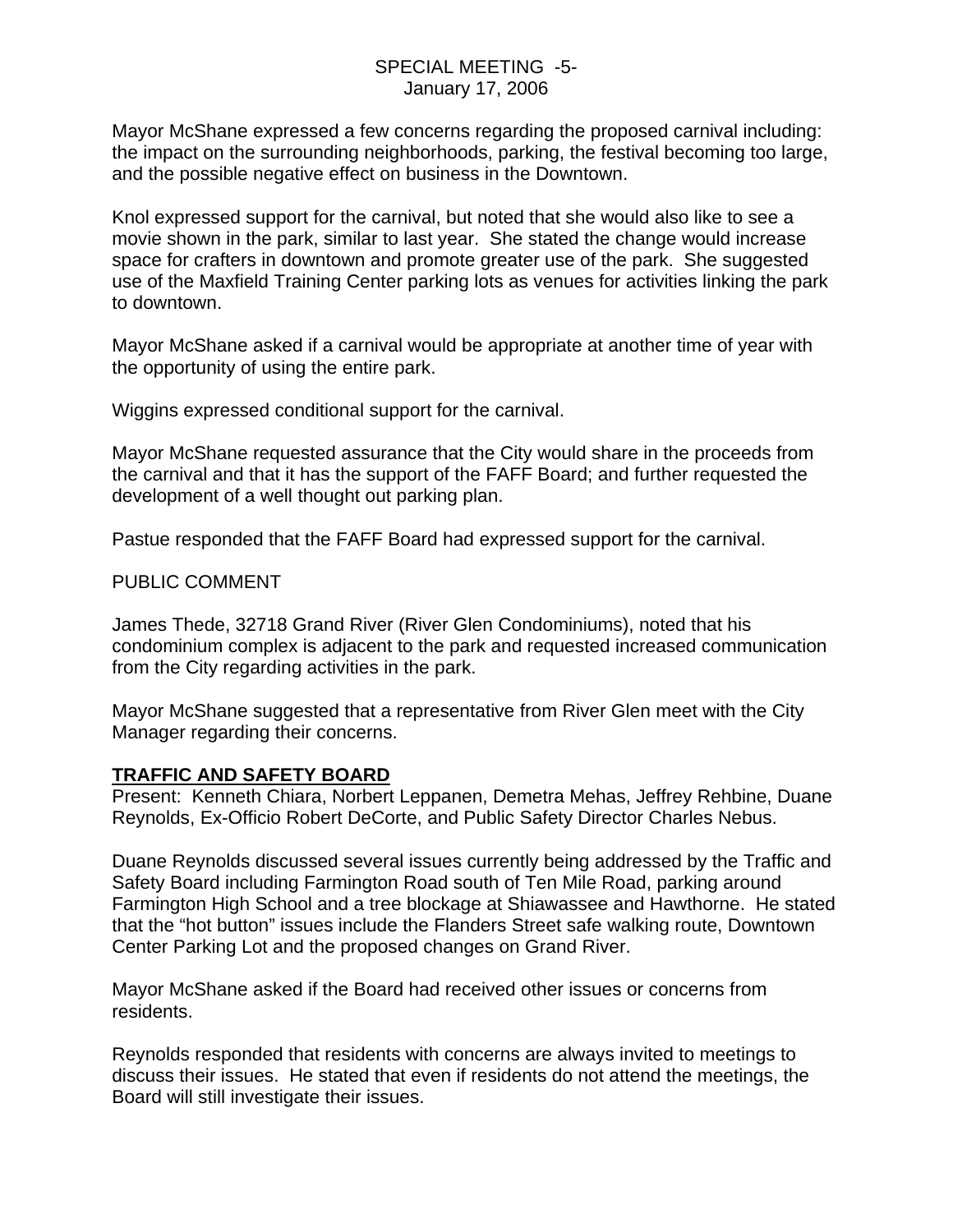### SPECIAL MEETING -6- January 17, 2006

Buck asked if the Board had addressed ways to improve parking in the Downtown.

Reynolds responded that the Board had done a traffic count in the Downtown Center Parking Lot. He stated that the Board has been very involved in reviewing proposed parking lot changes and resolving parking issues.

Knol referred to a 2004 parking study that recommended cross use of parking lots to alleviate congestion in high use areas and noted a proposal that will be presented to the Downtown Development Authority (DDA) Board regarding use of timed parking in heavily used lots.

Sutherland asked if the Traffic and Safety Board would make a recommendation regarding a parking structure. Reynolds responded that they would provide a recommendation if one is requested. He stated that the Board had considered a parking structure several years ago but it was determined that it was not economically feasible.

Pastue stated that the City is considering a long term financing plan associated with parking enhancements. He suggested forming a temporary committee comprised of representatives from different committees to develop a long term parking plan including the option of a parking structure.

Knol noted that a parking plan presented to the DDA Board should also be reviewed by the Traffic and Safety Board and City Council.

Responding to a question, Pastue stated that the next meeting with the Michigan Department of Transportation (MDOT) would be the following day. Knol expressed support for involving the Traffic and Safety Board in those discussions.

Mayor McShane congratulated the Traffic and Safety Board on their outstanding efforts.

Boardmember Chiara noted that the Traffic and Safety Board supports striping the streets in the Downtown Center.

Responding to a question, Pastue confirmed that the Downtown Center streets would eventually be named. He noted that the striping would cost approximately \$900 and has been delayed to ensure it is done properly.

Discussion followed regarding the type of striping to be used.

Ex-Offico member Decorte noted that as a Traffic Engineer he has worked with thirteen communities in Oakland County and recognized the Farmington Traffic and Safety Board as the best. He commented on the dedication and teamwork of the Board and recognized the support from Council. He discussed the thorough process used by the Board to make a decision.

Responding to a question from Mayor McShane, Pastue stated that MDOT is planning alternate routes during construction on Grand River.